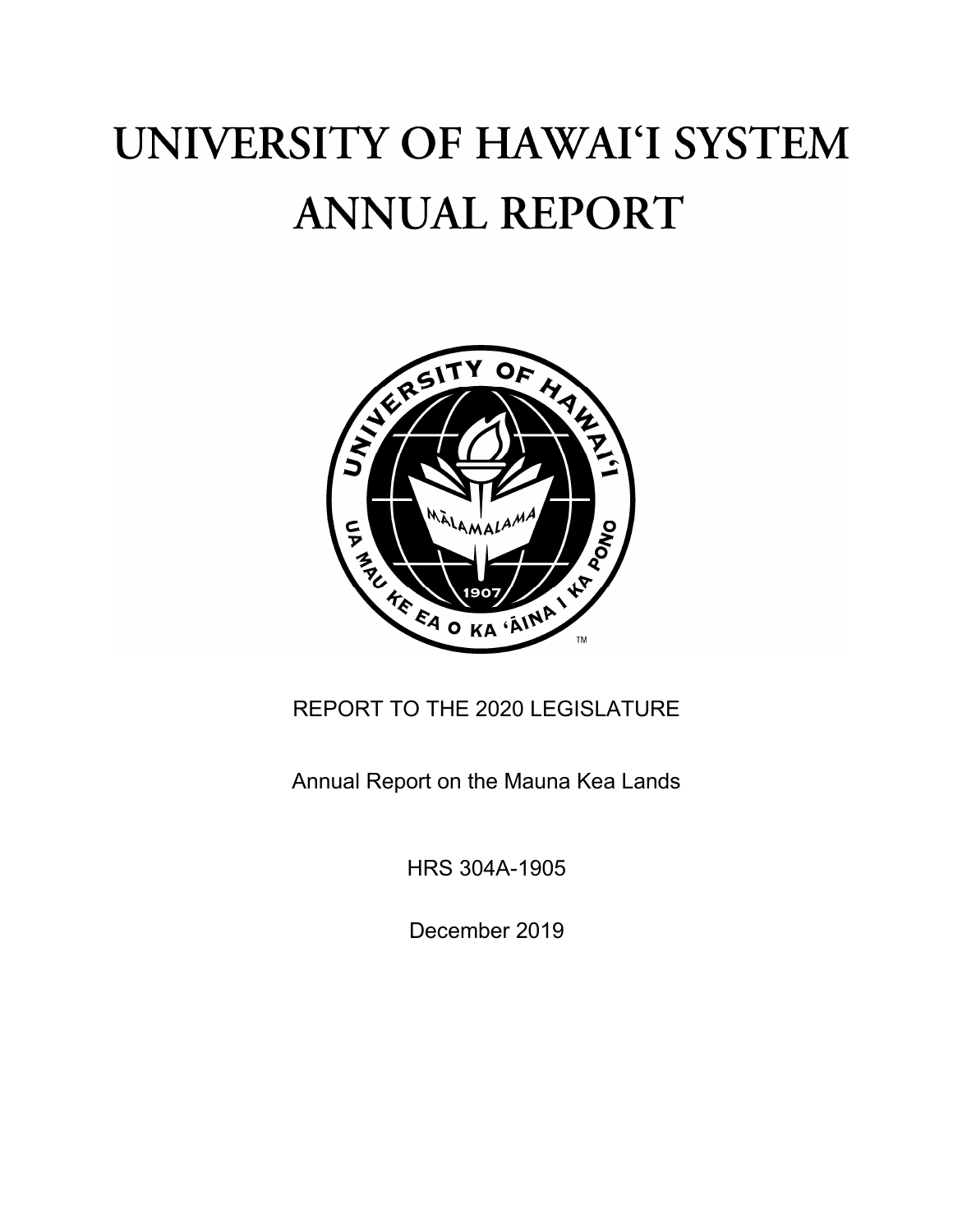#### **Annual Report on the Mauna Kea Lands Legislative Report Pursuant to HRS § 304A-1905**

Pursuant to HRS § 304A-1905 ("Mauna Kea Lands; reporting requirements"), the University of Hawaiʻi (UH) respectfully submits its report on (1) the status of the Maunakea lands activities; (2) current and pending lease agreements and fees; (3) the status of current and pending administrative rules; (4) income and expenditures of the Mauna Kea lands management special fund established in HRS §304A-2170; and (5) any other issues that may impact the activities on the Mauna Kea lands. Consistent with past practice this report covers the fiscal year ending June 30, 2019 (FY19). However, given the events of and since July 17, 2019 (which falls in FY20) matters from FY20 are also included here to provide the Legislature an update on the current status of issues impacting the management of the Mauna Kea lands. Matters applicable to FY20 are noted as such.

# **Current and Pending Lease Agreement and Fees**

In 1964 the Hawaiʻi State Legislature passed concurrent resolution S.C.R. 16 stating that the **"***State of Hawaii and its citizenry are most desirous and willing to cooperate and aid in the promotion of our nation's space program and research to the benefit of the County of Hawaii, the state and the nation."* It was resolved that the Governor set aside and establish an appropriate area on the summit of Maunakea for the installation and operation of telescope observatory and astronomical activities*.* In fulfillment of this resolution, the Mauna Kea Science Reserve (Science Reserve) was established in 1968, and the Department of Land and Natural Resources (DLNR) and UH entered into an agency-to-agency lease granting UH a lease of the Science Reserve for a term expiring on December 31, 2033. The lease is gratis, a common practice for leases between government agencies and one that supports the goal of benefiting the County of Hawaiʻi, the State and the Nation.

Also in 1964, then Governor John A. Burns recognized that Hawaiʻi has *"some obvious natural advantages in this area of scientific research"* and that Hawaiʻi *"must capitalize on these, utilizing all our available resources at the University, in the industrial community and at the levels of State and local government."* He also emphasized that Hawaiʻi is not *"constrained by these physical advantages. We can acquire competence in any field of scientific inquiry. The limitations are only those we impose on ourselves."* (Honolulu Advertiser, August 7, 1964). Governor Burns understood the demand for manual labor in agriculture would decrease over time and that future jobs would require technicians and scientists. The development of research enterprise would provide jobs of the future. The two areas Governor Burns felt the State should pursue were in the fields of oceanography and astronomy, areas in which the State of Hawai'i unquestionably excels.

In a State-UH effort to establish astronomy as a viable research endeavor and establish Hawaiʻi as a center for astronomical research, the University entered into subleases with 11 organizations for the purpose of operating astronomical observatories. All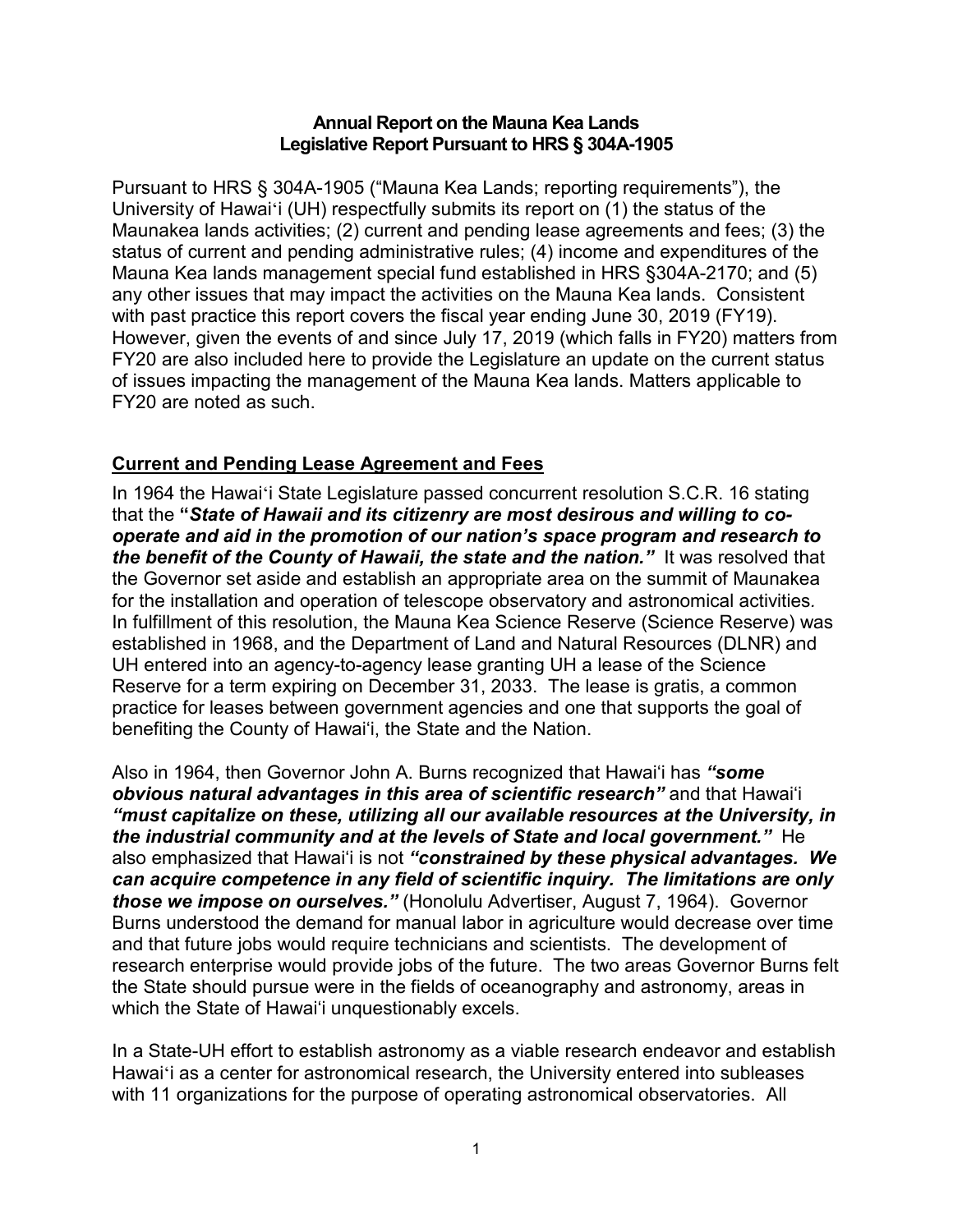subleases were approved by the Board of Land and Natural Resources (BLNR) and are co-terminus with the University's General Lease. Each sublessee is obligated to provide a guaranteed percentage of viewing time to the UH. Viewing time provides invaluable advantages for advancing Hawaiʻi's only State-funded institution of higher education, UH, as a center for excellence in research, including astronomy. Today UH is recognized as one of the Nation's leading astronomical research institutions. At little cost and risk to the State, UH is recognized globally as the center of excellence for astronomical research and contributes significantly to the State's efforts to expand its high technology sector. The annual economic impact of astronomy in the State in 2012 was \$168 million, with the largest impacts found on Hawaiʻi Island and Honolulu, \$91 million and \$68 million, respectively. Additional benefits accrue to the State and local communities through opportunities in scientific, professional, technical and administrative employment within the local community.

In preparation of seeking a new land authorization, e.g., new master lease from the BLNR beyond 2033, the University is preparing an Environmental Impact Statement (EIS) for UH's managed lands on Maunakea. The EIS will be analyzing impacts from alternative forms of land holdings and parcel configurations, including a request by the Governor that 10,000 acres of the Science Reserve be returned to DLNR, which is part of UH's current managed lands. An EIS Preparation Notice was published in the February 23, 2018, edition of *The Environmental Notice*. Public open houses were held in March 2018 in Hilo, Waimea and Honolulu. A draft of the EIS is currently being developed incorporating public input and comments.

### *Thirty Meter Telescope (TMT) Sublease*

On April 12, 2013, following a contested case for the TMT project, the BLNR granted the Conservation District Use Application (CDUA) and issued a Conservation District Use Permit (CDUP) that would allow the construction and operation of TMT. On April 9, 2015, BLNR issued its formal written consent for UH to enter into a sublease with the TMT project proponent, TMT International Observatory LLC (TIO).

The BLNR decision on the 2013 CDUP was appealed to the Hawaiʻi Supreme Court. The Court invalidated the permit and ordered a remand to the BLNR for a contested case hearing before the BLNR or a new hearing officer. On remand, the BLNR appointed a hearing officer who conducted a contested case hearing. The contested case involved 25 parties and took over a year to complete. It included 44 days of testimony involving 70 witnesses. Over 800 exhibits were filed. On September 27, 2017, the BLNR issued its 271-page Findings of Fact, Conclusions of Law and Decision and Order containing 1070 Findings of Fact and 512 Conclusions of Law, which approved the CDUA and the TMT Management Plan and issued a CDUP.

The BLNR decision on the 2017 CDUP was appealed by various project opponents. Pursuant to Act 48 (2016), the appeals were made directly to the Hawaiʻi Supreme Court (SCOT Nos. 17-0000705, 17-0000777, 17-0000811 and 17-0000812). On October 30, 2018, the Hawaiʻi Supreme Court affirmed the BLNR's September 27, 2017, Decision and Order authorizing issuance of a CDUP for the TMT. Also, on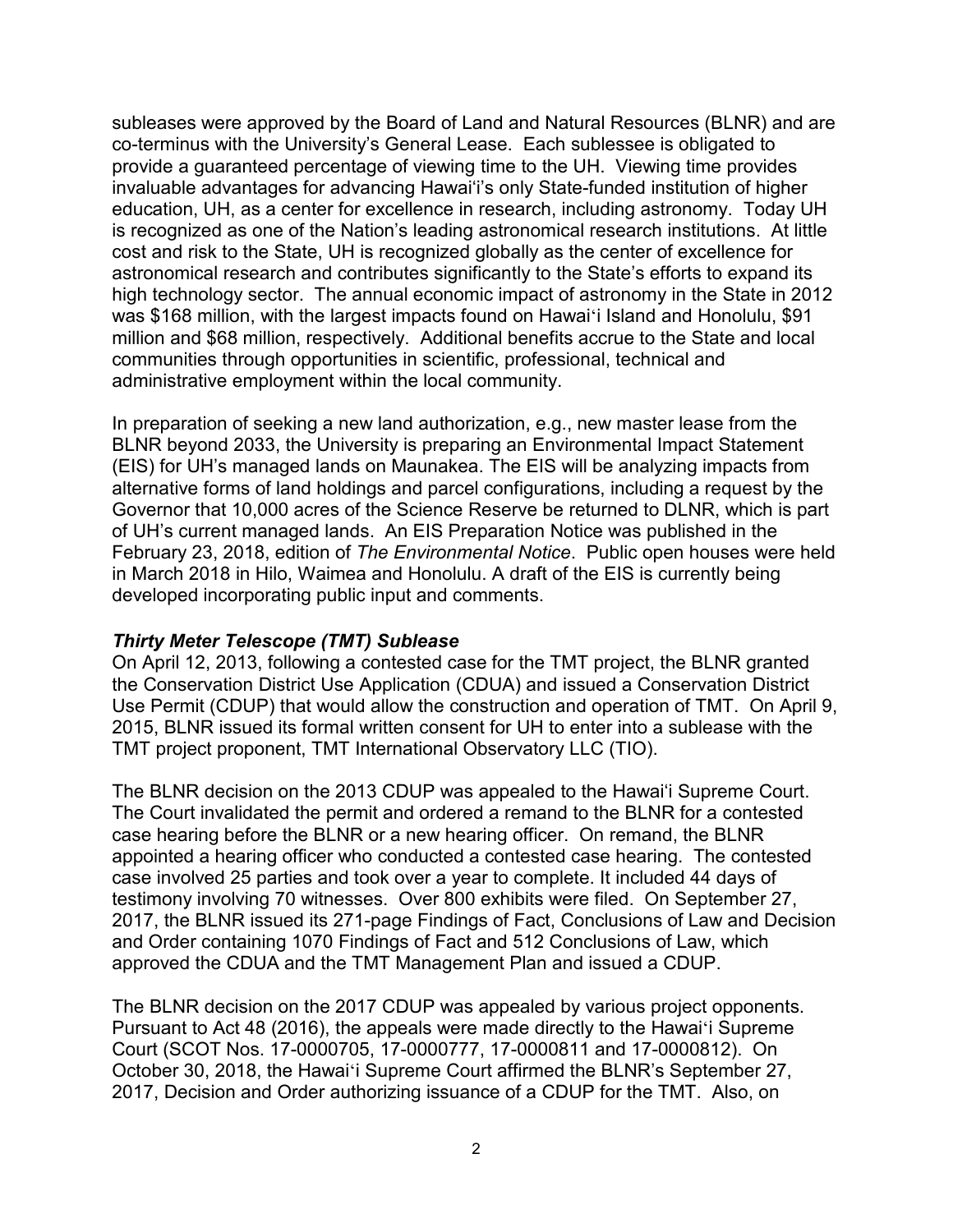August 18, 2018, the Hawaiʻi Supreme Court overruled a lower court's order by holding that a contested case hearing regarding whether BLNR should consent to the TIO sublease was not required on the record in this case (SCAP No. 17-0000059).

The process to obtain the CDUP approval took approximately seven years from the initial submission of the permit application in 2010, through two contested cases and several appeals through the judicial system to the Hawaiʻi Supreme Court.

Unlike the other existing observatory subleases, the TIO sublease provides for rent payments by TIO. Pursuant to TIO's sublease, annual rent payments starting at \$300,000 are phased based on construction activity with the full annual rent of \$1,080,000 to be paid when TIO is operational. To date, \$1,229,041 has been paid. These payments are deposited into the Mauna Kea land management special fund. The TIO sublease is expected to be a model for the other subleases when they are renegotiated upon the issuance of a new land authorization to the University.

## **Current and Pending Administrative Rules**

HRS § 304A-1903 authorizes the UH to adopt administrative rules pursuant to HRS Chapter 91 to regulate public and commercial activities on "Mauna Kea lands," which is defined as

. . . lands that the University of Hawaii is leasing from the board of land and natural resources, including the Mauna Kea Science Reserve, Hale Pohaku, the connecting roadway corridor between Hale Pohaku and the Mauna Kea Science Reserve, and any other lands on Mauna Kea that the University of Hawaii leases or over which the University of Hawaii acquires control or jurisdiction.

HRS § 304A-1903 requires that these rules strive for consistency with DLNR rules applicable to forest reserve and natural area reserve lands that are adjacent to the UHmanaged areas. In addition, UH is required to consult with the Office of Hawaiian Affairs (OHA) and DLNR and hold at least on hearing on the Island of Hawaiʻi. However, coordination with DLNR on the draft rules was suspended when one of the petitioners in the then-on-going TMT first contested case proceeding (DLNR File No. HA-11-05) objected to communications with DLNR regarding the draft rules. While UH did not agree that coordination with DLNR staff on the draft rules would constitute a violation of BLNR's *ex parte* communication rule, it was thought more prudent to avoid even the appearance of, or potential for, such communications between the decision maker, BLNR, in the contested case and the project applicant, UH. That contested case finally concluded in April 2013, over two years after the contested case started. Immediately following the conclusion of the contested case, UH requested approval of a new master lease for the Science Reserve and consent to the TIO sublease for the TMT project. Both of these matters involved decision-making by the BLNR, further delaying the rulemaking process.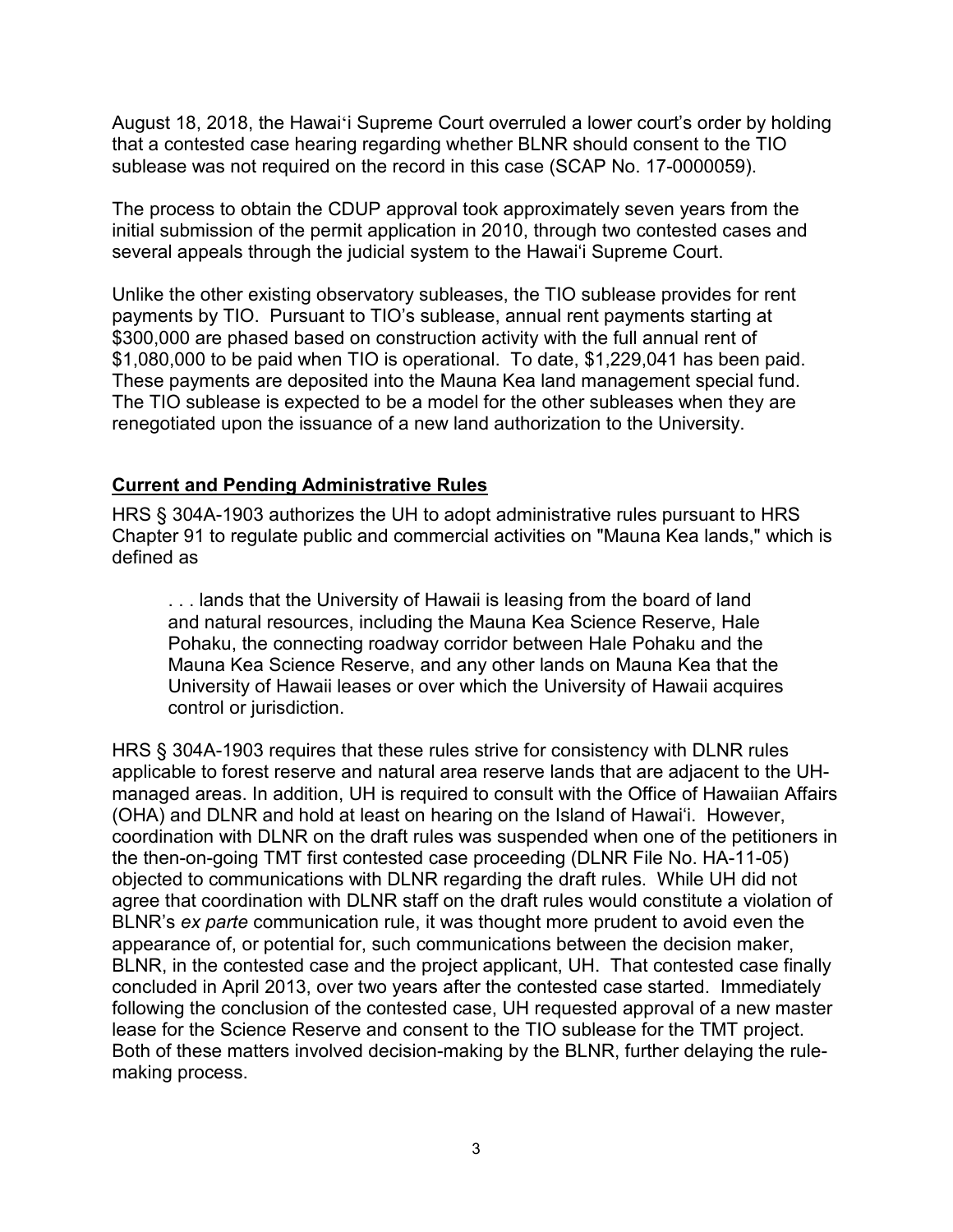The development of rules resumed after a sublease was executed between UH and the TMT project. UH completed pre-drafting consultation, and drafted proposed rules for public hearing. Kahu Kū Mauna and the Maunakea Management Board, community advisory groups to the University, both reviewed the draft rules and concurred on moving forward with the rule-making process. At the request of the Governor due to efforts to develop a multi-stakeholder management framework, UH then deferred moving the draft rules forward to the Board of Regents (BOR) and Governor for approval to proceed to public hearings on the draft rules. In January 2018, the Governor gave his permission to resume the rule-making process. UH engaged in additional consultation with OHA and DLNR before submitting the draft rules to the BOR for its review and approval to seek the Governor's approval to hold public hearings.

Public hearings of UH's proposed draft rules were held in September 2018, with two on the Island of Hawaiʻi, and one each in Honolulu and Maui. Public comments were reviewed and revisions to the rules were drafted based on those comments. The University conducted additional informal consultations with the community on this draft and made additional amendments based on the comments received. The University then held a second round of public hearings in June 2019. The University reviewed testimony and comments received and made appropriate changes. Further action on the rules has occurred in FY20. The rules were presented to the BOR for consideration of approval at its November 6, 2019 meeting. The BOR approved the rules, and they have been submitted to the Governor for final approval.

It is noted that if 10,000 acres of the Science Reserve is returned to DLNR and placed back into the forest reserve and natural area reserve, those lands would be subject to DLNR administrative rules.

# **Income and Expenditures of the Mauna Kea Lands Management Special Fund (HRS § 304A-2170)**

During FY 2019, \$332,598 in fees was collected from commercial tour operators, \$211,928 in rent from the Thirty-Meter Telescope, and \$66,933 carried over from FY 2018, for a total of \$611,459. The funds collected were deposited into the Mauna Kea lands management special fund. A total of \$474,796 was used to help defray the cost to operate the Maunakea ranger program, Visitor Information Station, and road, facility and infrastructure maintenance expenses. During FY 2019, \$17,038 from revenues collected during the fourth quarter of FY 2018, was designated for payment to OHA. Payments to OHA of \$48,110 were similarly designated for the first three quarters of FY 2019. An amount of \$18,410 for FY 2019 fourth quarter was designated for payment in the beginning of FY 2020. In addition, \$26,997 was held in reserve as required by UH policy.

# **Maunakea Lands Activities and Other Activities**

In 2005 the University accepted the transfer of authority from the BLNR for the administration of commercial tour permits. The University currently allows a maximum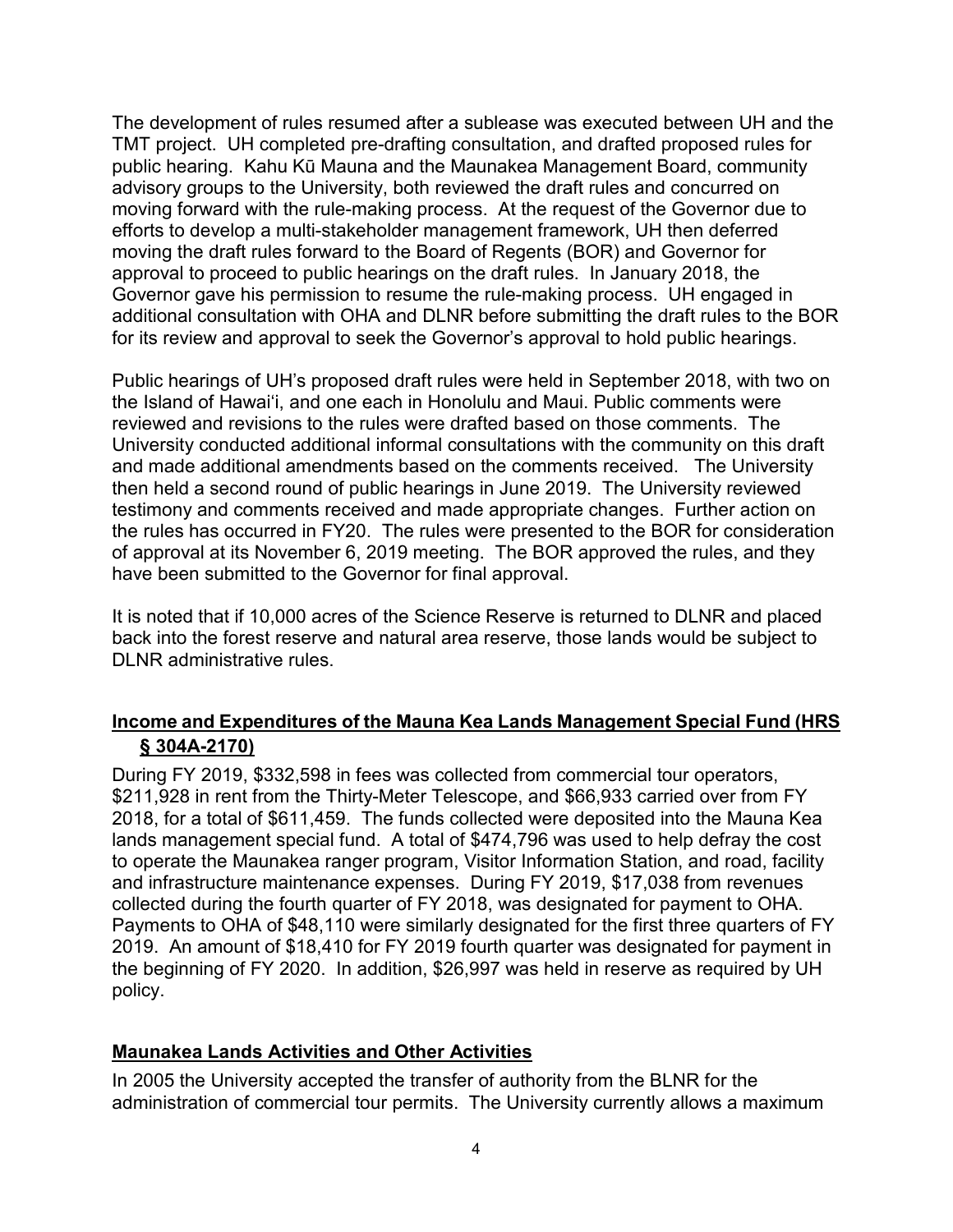of eight commercial tour permits, one less than the number allowed by the BLNR. Each commercial tour operator is charged a fee of \$6.00/tour passenger, which is submitted to the Office of Maunakea Management on a monthly basis. All fees are used to cover management activities on Maunakea. Twenty percent of the fees collected are set aside for payment to OHA. Due to the closure of the Maunakea access road as a result of protests over the TMT project, commercial tour operations have been unable to access UH-managed lands on the mountain since July 2019 (FY20). This has reduced the fees being collected from the permitted tour operators.

#### *Decommissioning*

Pursuant to the CDUP for the TMT project the BLNR imposed special conditions regarding decommissioning of telescopes on Maunakea, including the following:

The University will decommission three telescopes permanently, as soon as reasonably possible, and no new observatories will be constructed on those sites. This commitment will be legally binding on the University and shall be included in any lease renewal or extension proposed by the University for Mauna Kea.

One of the telescopes identified for decommissioning is the Caltech Submillimeter Observatory (CSO). The California Institute of Technology has engaged a consultant to develop a Chapter 343 Environmental Assessment (EA) for the decommissioning of the CSO. A draft EA is anticipated in early 2020. The University of Hawai'i Hilo's teaching telescope Hōkū Ke'a, is also undergoing decommissioning. The telescope equipment has been removed and a draft environmental site environmental assessment is being prepared. In response to community concerns, due diligence is in progress to locate a new educational telescope for maximum community benefit. The United Kingdom Infrared Telescope (UKIRT) has been identified as the third telescope to be decommissioned and planning scenarios are being developed and discussed with stakeholders. The decommissioning of telescopes will reduce the amount of potential fees to be deposited into the Mauna Kea lands management special fund.

On November 6, 2019 (FY20), the BOR adopted Resolution 19-03, a Resolution to Act on Items Relating to Maunakea Management. Among other things, the resolution calls for a schedule to decommission CSO and Hōkū Ke'a by December 31, 2021, to be presented to the BOR on or before its February 2020 meeting. It also establishes a December 30, 2025 deadline to determine which three additional telescopes will be decommissioned in compliance with existing or future permits or governmental approvals.

### *Cultural Education*

'Imiloa Astronomy Center, Maunakea Observatory Support Services and the Office of Maunakea Management are working on designing and installing new informational exhibits about the resources on Maunakea, including culture and archaeology, at the Visitor Information Station. These exhibits are intended to help educate and foster